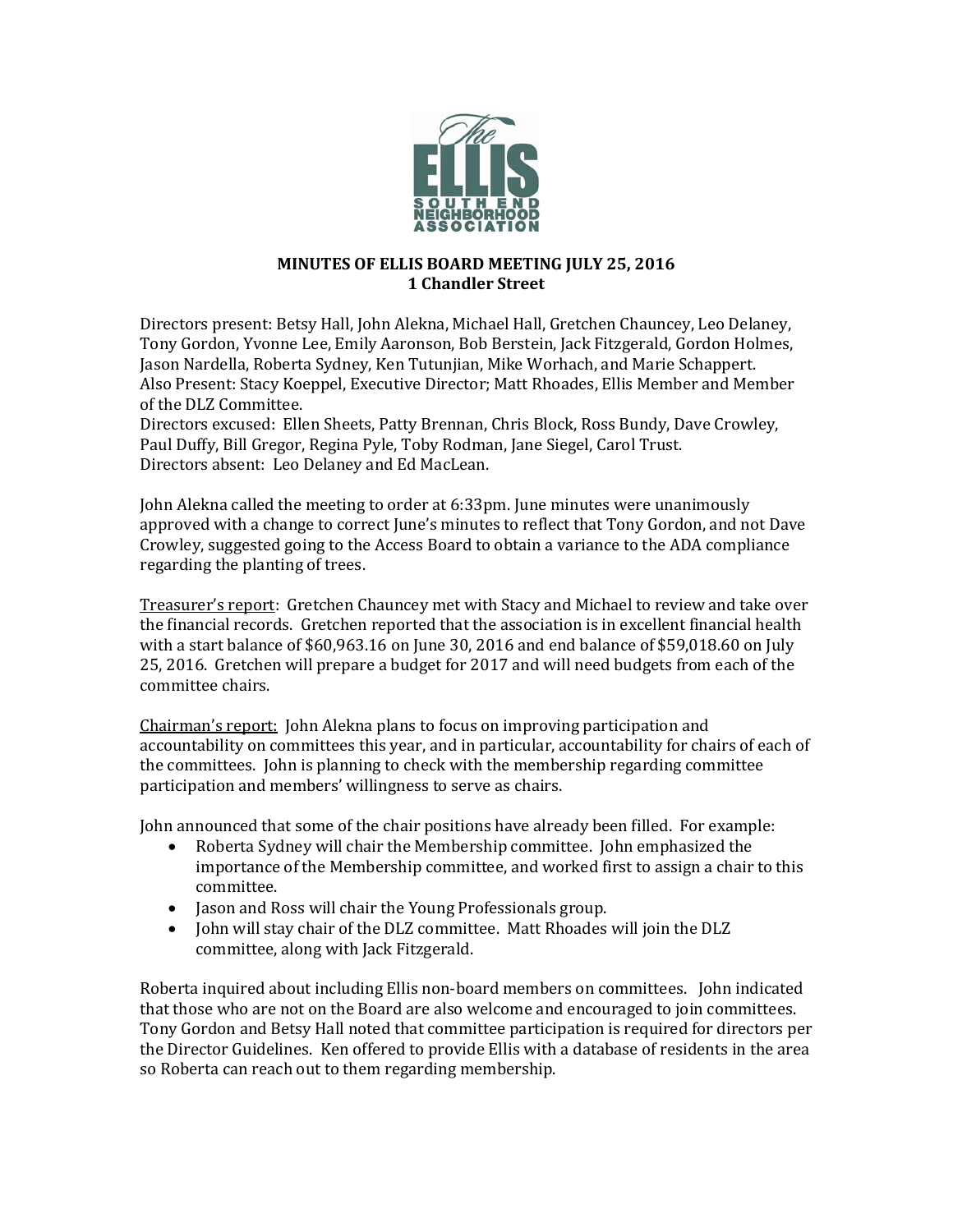John spoke about a Young Professional's event yesterday where 5 professionals spoke about their careers. The event was a success and Jason will connect with Roberta regarding programming additional events with the YP.

John also reported on an EC discussion to establish a scholarship fund for a South End student to continue higher education. The establishment of the scholarship is still in the exploratory phase. The scholarship would consist of a finite amount of money, and BFIT is on the top of the list of organizations to consider. John also suggested establishing a matching grant up to an amount of money (e.g., \$5,000).

The Board seemed generally amenable to the idea, but encouraged further exploration. Ken suggested inviting the recipients and their friends to Ellis events. Ken also suggested using crowd sourcing for the next event (e.g., Ellis wants to send 15 kids to college, and sending a link to the funding page to a larger audience). Tony Gordon inquired as to the source of the funding and the process for choosing recipients of the scholarship. Specifically, Tony expressed concern about the scholarship becoming a line item in the budget every year. John clarified that the scholarship would be evaluated year-by-year.

## Committee Reports

DLZ: John Alekna presented a written executive summary. John briefly discussed the following items:

- McKinley School Development: The McKinley school development is still unclear. In general, the McKinley school may be torn down and replaced. The process is more opaque because the school district operates under different guidelines. The proposal is to move Josiah Quincy High to the current location and to relocate the McKinley student population to another location.
- 40 Berkeley Street: John briefly discussed the HVAC upgrade.
- 40 Clarendon: The homeowner went ahead with a project without obtaining permits. Jonathan Shapira, an abutter, has requested and has been granted a STOP order.
- 285 Columbus Lofts: John briefly discussed the Columbus Lofts' position on the Back Bay Station Project.
- 532 Tremont: John briefly discussed Georgianna's request to create a sidewalk dining area.
- Gas Pipeline: John briefly discussed a proposed pipeline installation.
- Back Bay Station Project: Jack Fitzgerald is preparing monthly newsletters regarding this project. Completion may not occur for more than 8 years. Roberta suggested that we have a membership party/board meeting at Boston Properties to discuss and visit the Back Bay project. Jack mentioned that a scoping determination is due in the fall, and that we schedule a meeting after the scoping determination.
- Aquitaine Outdoor Seating: John briefly discussed an opening event at Aquitaine and updated the Board regarding Aquitaine's request for outdoor seating.

Neighborhood Services: Emily informed the Board that Beacon Hill and Bay Village have also dealt with the potential conflict between planting new trees and ADA compliance. The Bay Village board suggested that we invite the city to come for a walk around that may result in the city approving the planting of new trees. Emily suggested that this would be